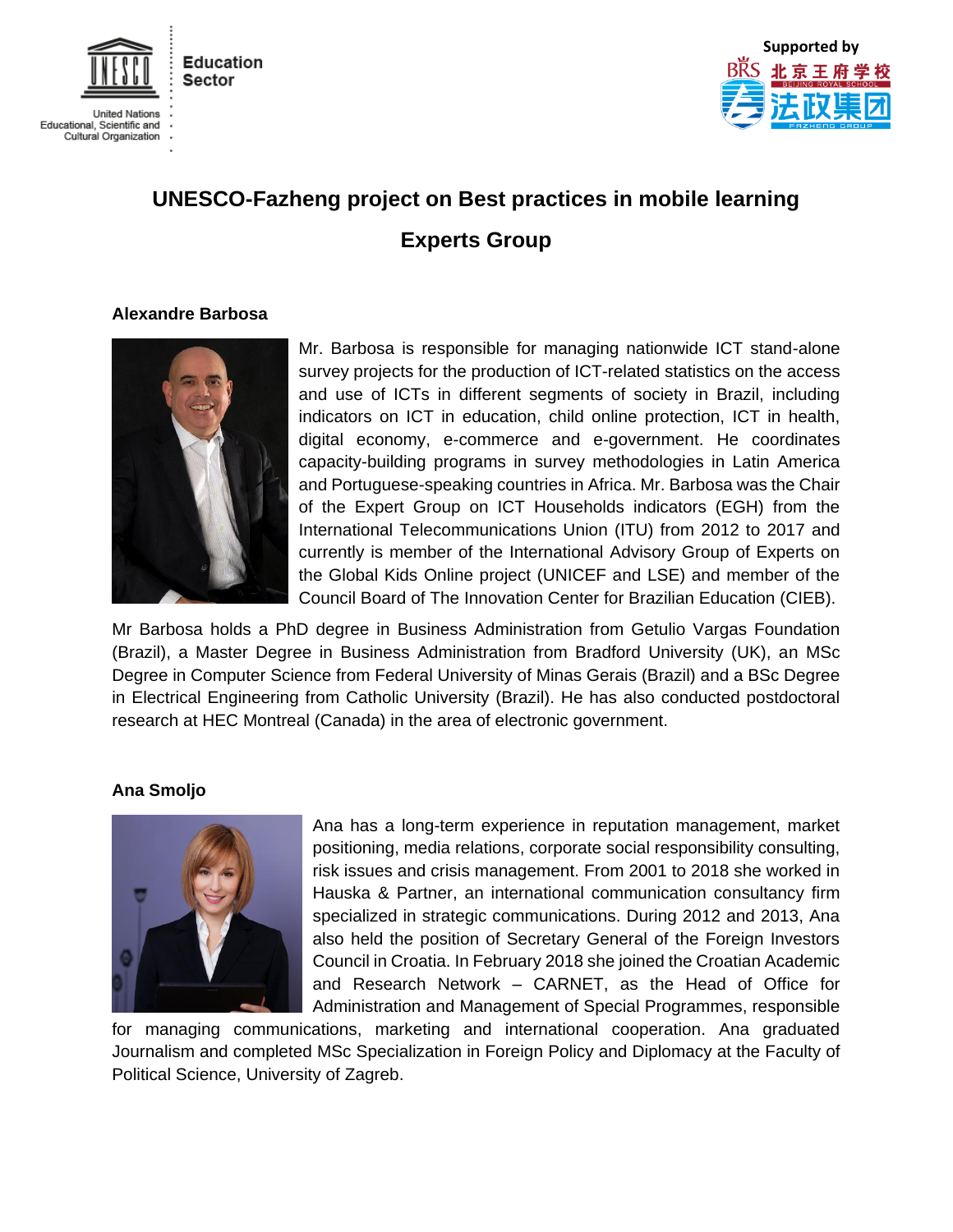

**United Nations** Educational, Scientific and<br>Cultural Organization



# **Anja Korda**



Anja graduated from the Faculty of Political Science at the University of Zagreb, with a Master of Arts degree in international affairs. She earned her professional development diploma in PR and reputation management at the London School of Public Relations. She is currently an Associate at the Office for Administration and Management of Special Programmes at the Croatian Academic and Research Network – CARNET. Her work mainly focuses on public relations for CARNET's pilot project e-Schools: Establishing a System for Developing Digitally Mature Schools. Prior to joining CARNET, Anja worked at the Croatian Ministry of Science and Education at the Office for public relations of the cabinet of the minister.

#### **Anja Balanskat**



Anja Balanskat is senior advisor to European Schoolnet, a network of 30 ministries of education, with 18 years of professional experience in ICT in education policy and research. Anja currently coordinates two of European Schoolnet's working groups on Digital Citizenship and the Interactive Classroom.

Her main fields of expertise are innovative teaching practices with ICT, competence frameworks and computational thinking. From 2009-2010, Anja advised the European Strategic Management of Universities (ESMU) in the European Benchmarking initiative in Higher Education. Anja holds a Master Degree in Human

Resources Development and European Studies from the College of Europe in Bruges, Belgium as well a Secondary Teacher Training Degree from the Friedrich- Schiller- University of Jena, Germany.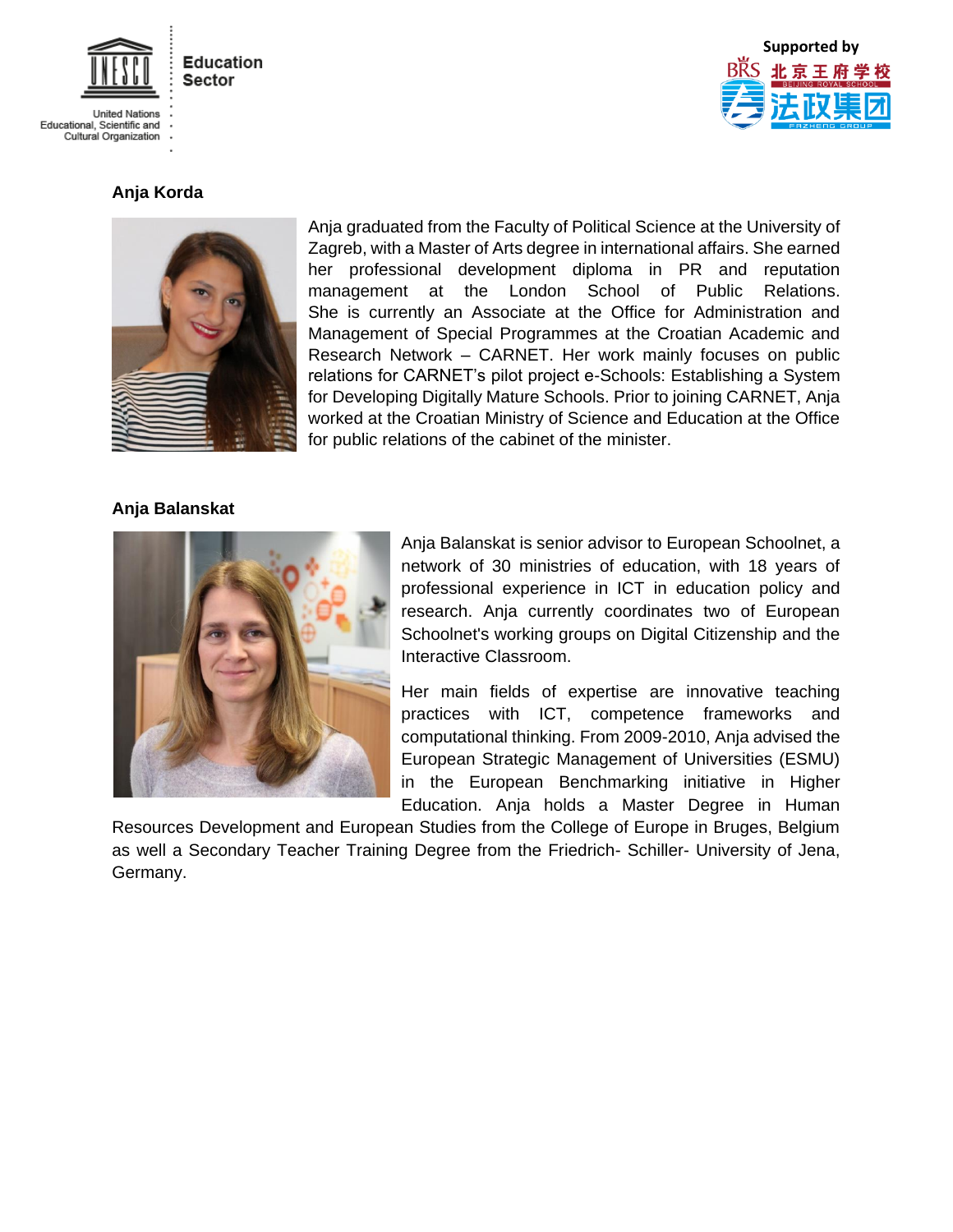

**United Nations** Educational, Scientific and Cultural Organization



# **Bokyung Kye**



Bokyung Kye has worked as an associated researcher at KERIS (Korea Education & Research Information Service) for 20 years, making contributions to the task of applying information and communication technology to the field of education. She is also an adjunct professor at Ewha Womans University since 2012. In the past Bokyung was a researcher at the Korea Multimedia Education Center (1999), an ICT consultant in Education Area at Lao P.D.R. (2006~), and a research fellow at the University of Michigan (2008-09). Her current topics of interest are future schooling systems, the interaction between human and learning environment, and implementation of new technology, such as

Augmented Reality, IoT(Internet of Things), affective computing in schools to enhance the quality of education.

#### **Cheah Horn Mun**



HM Cheah is currently the Assistant Provost at the Singapore University of Social Sciences. He is concurrently the Dean of the S R Nathan School of Human Development. He was a Director at the Educational Technology Division, at the Ministry of Education, Singapore from 2008-2013. His then responsibilities included planning and implementation of the 3rd ICT Masterplan for Education. Prior to this, he was the Dean of the Foundation Programmes at the National Institute of Education taking charge of all initial teacher preparation programmes. He received his PhD for research work on High Temperature Superconductivity from Cambridge University. His present research interests include the effective integration of ICT

in education and assessment of 21st Century skills. He was a member of the Horizon K12 Advisory Board, the ATC21S Executive Board, and the NEXT-TELL International advisory panel. He is currently on the board of Singapore Centre for Chinese Language and Temasek Foundation Innovates.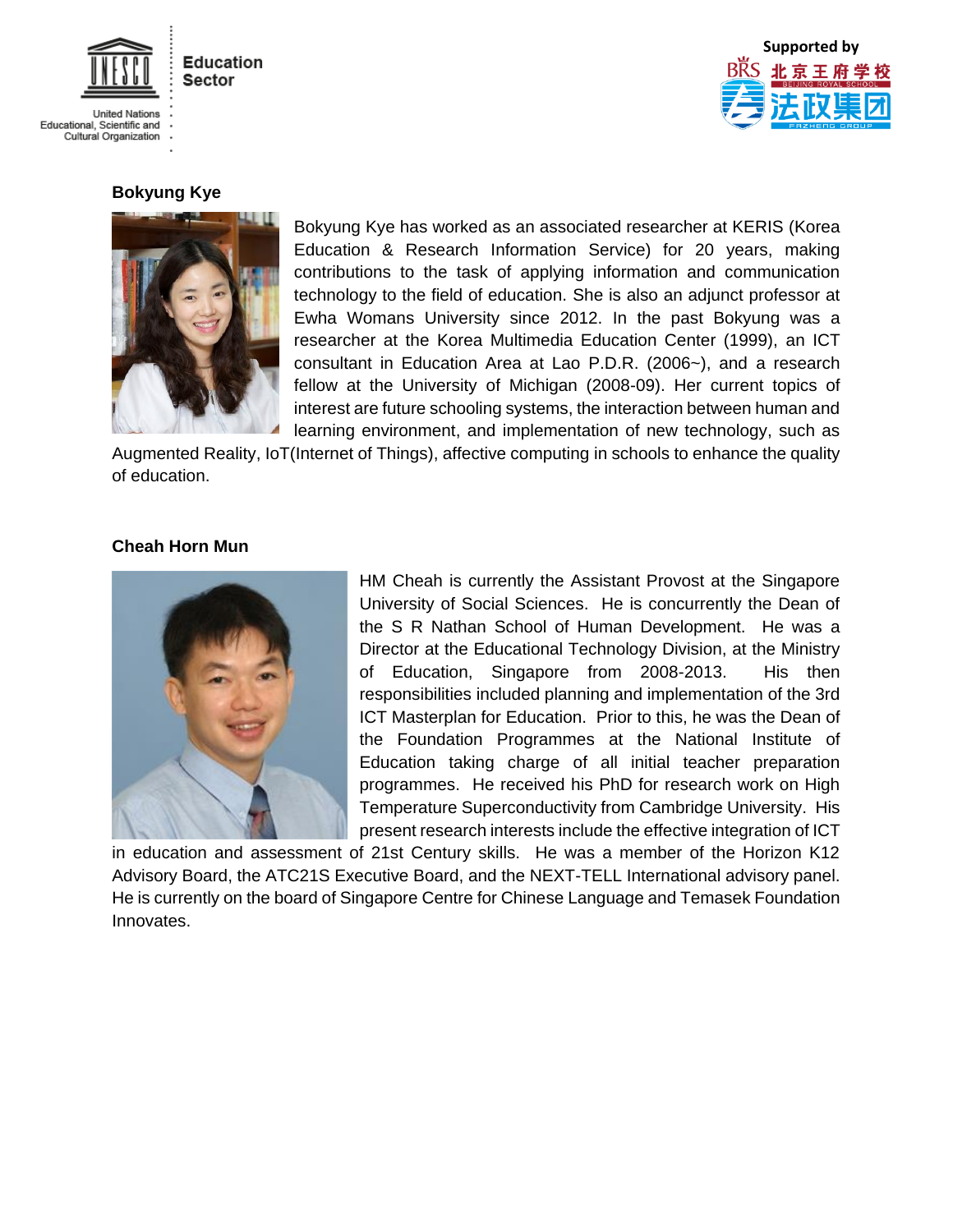

**United Nations** Educational, Scientific and Cultural Organization



# **Cheolil Lim**



Cheolil Lim is a Professor at the Department of Education at Seoul National University and the President of the Korean Society for Educational Technology. He was the chair of the Department of Education at the Seoul National University. He holds a Ph. D. in educational technology from Indiana University. His publications are focused on new technologies in higher education, he recently coauthored a publication on ''*Developing a National Data Metrics Framework for Learning Analytics in Korea,''* and on ''*Promoting socially shared metacognitive regulation in collaborative project-based learning.''* 

## **Cristóbal Cobo Romaní**



Cristóbal Cobo is the Director at the Center of Studies - Fundación Ceibal and an associate researcher at the Internet Institute of the University of Oxford. He has a doctorate degree in Communication from the Autonomous University of Barcelona. He coordinates studies on innovation and learning, knowledge translation, digital culture and the future of education. As a consultant he collaborates in research for the European Commission (Horizon 2020). Cristóbal has been honored by the British Council of

Economic and Social Research (ESRC). He is an associate researcher at the Skills, Knowledge and Performance Center of the University of Oxford. He was a professor and director of Communications and New Technologies at FLACSO-Mexico. He has worked with academic and government institutions in more than 30 countries.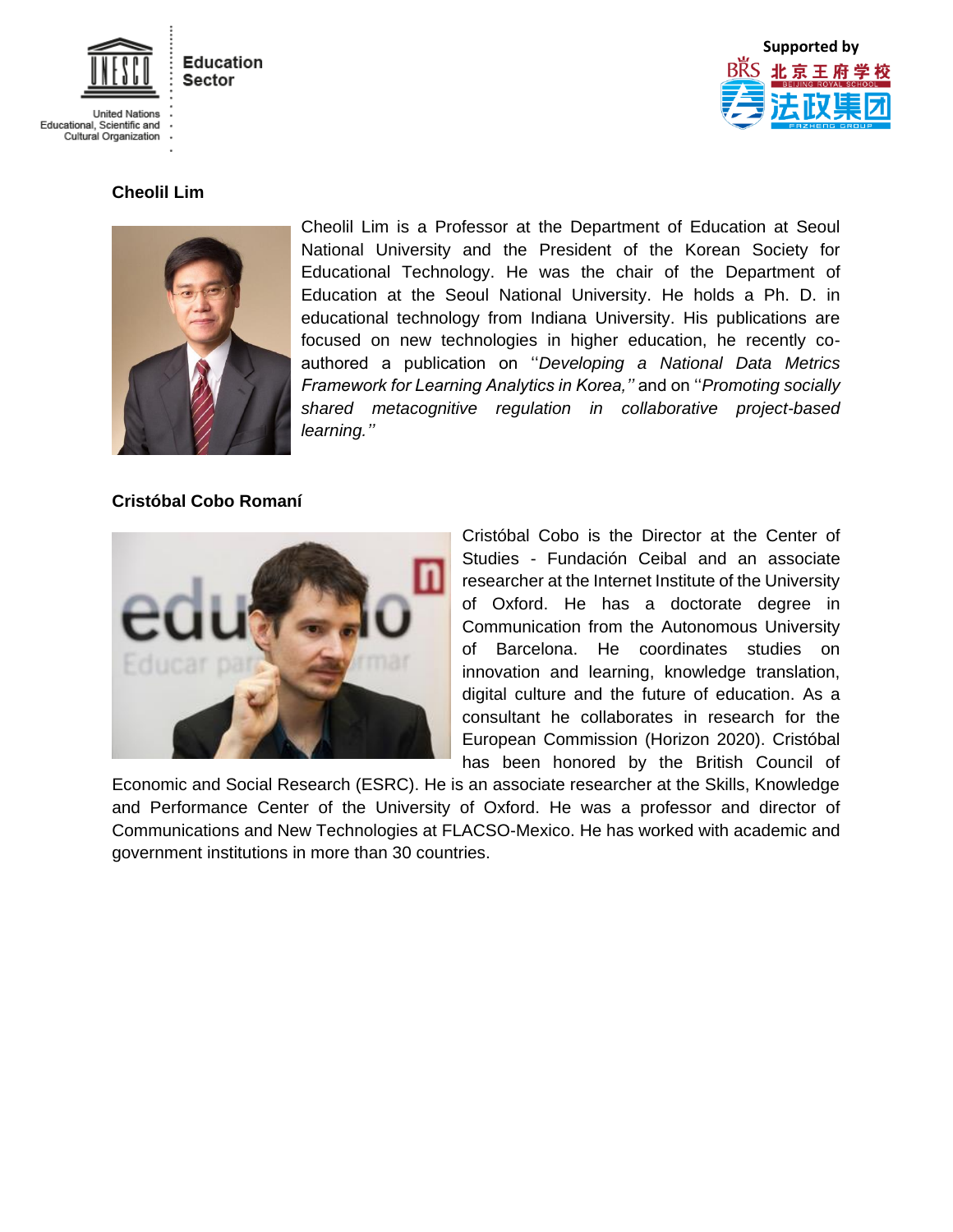

**United Nations** Educational, Scientific and Cultural Organization



#### **Juan Enrique Hinostroza**



Enrique Hinostroza is the director and associate professor of the Institute of Educational Informatics at the Universidad de La Frontera in Chile. His main research areas are the evaluation of the introduction and use of ICT in education and ICT in Education Policy Evaluation and Design. Since 2003, he has been working for different Ministries of Education (Chile, El Salvador, Honduras, Jamaica, Mexico…) to assist in various aspects of the design and implementation of ICT in Education policies.

Previously he worked as a consultant for Intel Corp. for the review of ICT in education policy design toolkit. He also worked for the Inter-American Development Bank developing case studies about the status of ICT in Education initiatives in the Bahamas and an analysis of the impact of Edutech, the ICT in Education project in Barbados. He also worked on several occasions with UNESCO on capacity building for ICT in Education and the ICT in Education Policy of Uruguay.

He holds a PhD in philosophy form the Institute of Education, University of London and a Master in Engineering Sciences from Pontificia Universidad Católica de Chile.

#### **Eric Kimenyi**



Eric Kimenyi is the National Coordinator for the One Laptop per Child (OLPC) programme in Rwanda. The OLPC programme is government funded and ran by the Rwanda Education Board. Eric has spent 7 years with the OLPC programme where he started as the Chief Technology Officer and prior to that, was a Telecommunications Engineer with the Rwanda Development Board. Under his leadership, the OLPC programme has now covered half of all primary schools in the country, trained over 18,000 teachers in different teaching and learning practices using ICTs and has overseen the deployment of more than 275,400

laptops across Rwanda. Eric has provided analytical policy advice to the Ministry of Education on the development of the ICT in Education Policy and the ICT in Education Implementation Plan. Eric has received different trainings and certifications in education and technology, he earned an MBA in Strategic Management from the Jomo Kenyatta University of Agriculture and Technology, Kenya and a Bachelor's degree in Electronics and Telecommunications Engineering from the University of Bradford, UK.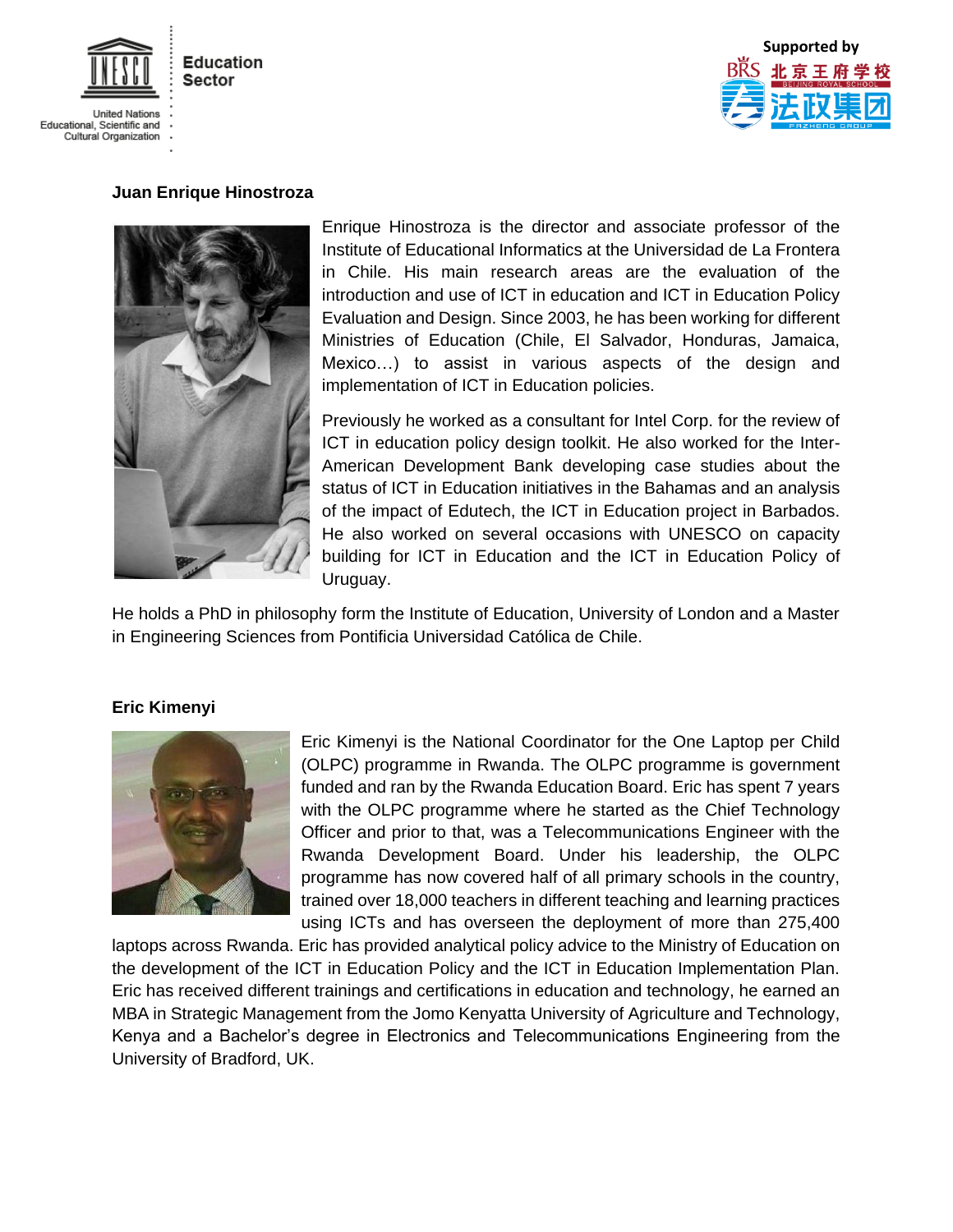

**United Nations** Educational, Scientific and Cultural Organization



# **Fernanda Rosa**



Fernanda R. Rosa is a PhD candidate in the American University's School of Communication within the field of Internet Governance and Science and Technology Studies. She is also a Young Scholar at Columbia University's School of International and Public Affairs Tech & Policy Program. Fernanda is a sociologist who graduated from the University of São Paulo (USP), and holds a masters in Management and Public Policy from Fundação Getulio Vargas (FGV). Previously, Fernanda worked as a mobile learning research

associate at the Columbia University Center for Brazilian Studies and Institute for Latin American Studies, a consultant for the Brazilian Presidency of the Republic's Secretariat of Human Rights, and as an adviser to the cabinet for the Municipal Secretary of Education of São Paulo. More recently, Fernanda has collaborated with R3D (Rede en Defensa de los Derechos Digitales) in Mexico, as a Google Policy Fellow in 2017.

## **Jukka Tulivuori**



Jukka Tulivuori works as a Counsellor of Education at the Finnish National Agency for Education. He has 20 years' experience of education in the local, regional, national and international level. Jukka has experience as a class teacher in primary school as well as a subject teacher in secondary and upper secondary school (biology, geography, health education). At his current work for the government of Finland he has been working mainly in the areas of the pedagogical use of ICT in education, biology, geography, sustainable development (Agenda2030) and environmental education as well as national curriculum planning. He also has

experience from the various working groups and projects of the European Commission and European Schoolnet. In the past Jukka worked one year as an Education Specialist on teacher education at the Finn Church Aid in Eritrea and for a shorter period as an Education Specialist at the refugee respond in Athens, Greece.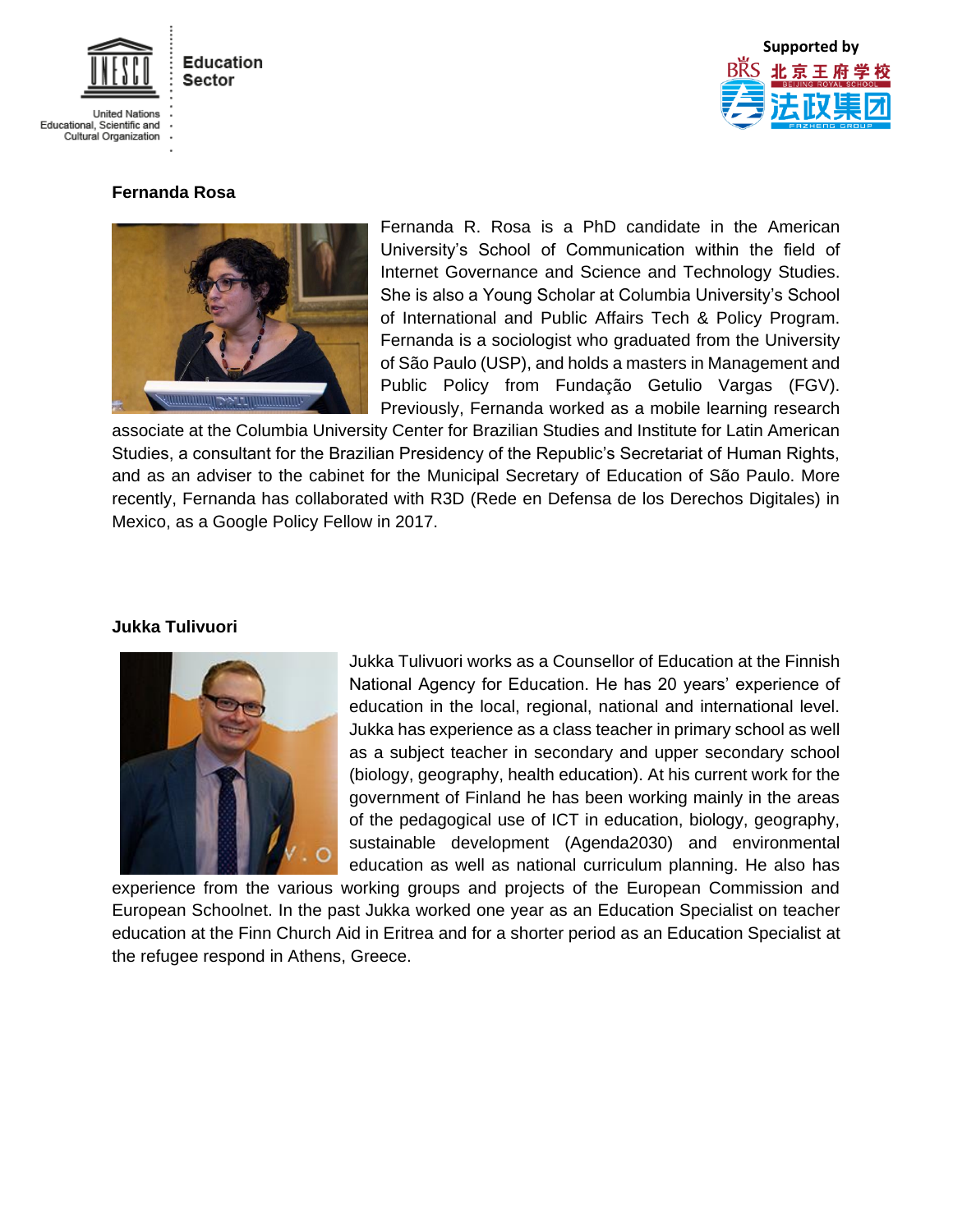

**United Nations** Educational, Scientific and<br>Cultural Organization



## **Lucia Dellagnelo**



Director of the Center of Innovation for Brazilian Education-CIEB, an organization whose mission is to promote the culture of innovation and the use of technology in Brazilian public schools. Former State Secretary of Sustainable Development in Santa Catarina and founder of the Instituto Comunitário Grande Florianópolis-ICom.

Lucia holds a Doctor of Education and Master of Education degrees by Harvard University, and has worked as consultant on education and sustainable development projects for national and international organizations. She has received several awards for her work,

including the National Education Merit Award in 2018 granted by the President of Brazil.

## **Lucy Gray**



Lucy Gray is an experienced consultant and a frequent speaker and workshop presenter at conferences. Lucy is the co-founder of the Global Education Conference Network, an online community devoted to globally connected teaching and learning. Before her work as a consultant, Lucy worked directly in schools for 17 years. Her career began in the Chicago Public School system where she taught primary grades and went on to serve in various capacities related to educational technology at the University of Chicago's Laboratory Schools, Urban Education Institute and Center for Elementary Mathematics and Science Education.

Lucy holds a BA in Art History (in addition to elementary education certification) from Beloit College and an M.Ed from National Louis University. Lucy has received the distinctions of Apple Distinguished Educator and Google Certified Innovator and has been given the Make It Happen award from the Illinois chapter of the International Society for Technology in Education (ISTE).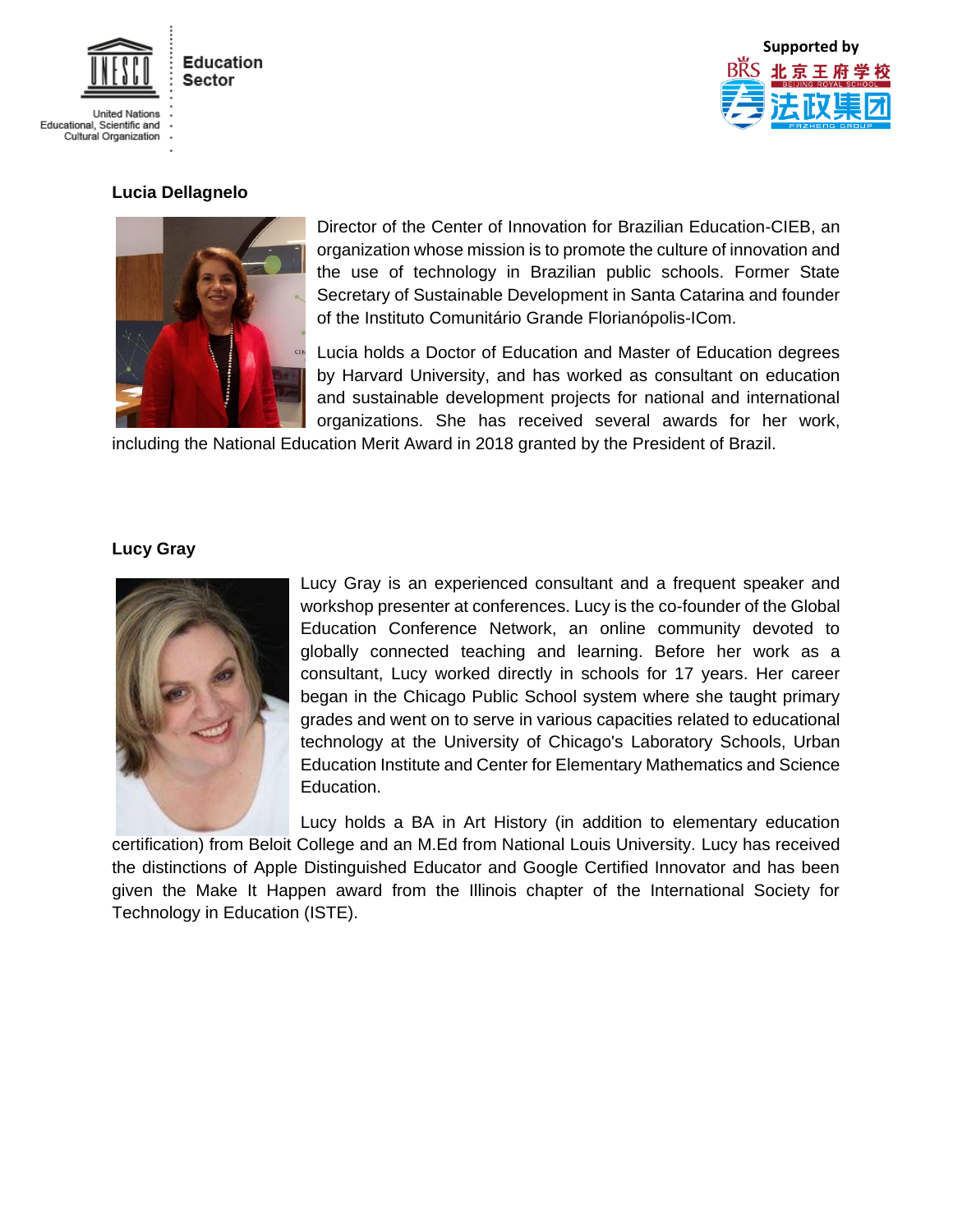

**United Nations** Educational, Scientific and Cultural Organization



## **Mike Lawrence**



Mike Lawrence has been an award-winning teacher, administrator and non-profit educational leader. He is honored to support the UNESCO Best Practices in Mobile Learning Project. Previously, he served as CEO of CUE (CUE.org), helping the nonprofit grow fivefold in 12 years, served two terms on the ISTE board of directors. He cofounded the Google Certified Teacher and Leading Edge Certification programs, and often consults and keynotes for educational institutions as Chief Maverick of Maverick Learning; most notably supporting the development and launch of ISTE Certificatied Educator program in 2018.

He is an Apple Distinguished Educator, Global Minecraft Mentor and was honored as one of the National School Board Association's "20 to Watch in Educational Technology." In 2014, he was recognized as a top EdTech Digest CEO/Founder of the year, tapped to join the California Emerging Technology Fund Board of Expert Advisors in 2017. He is proud to support educators worldwide in his current role as Senior Director of Educator Engagement at PowerSchool. He's also lead singer of Red Pen, the all-teacher band.

## **Pablo Rivera Vargas**



Pablo Rivera is a lecturer of the Department of Didactics and Educational Organization of the University of Barcelona. He is a researcher of the consolidated research group Esbrina - Subjectivities, visualities and contemporary educational environments (2014 SGR 632), and Associate researcher at the Ceibal Foundation. He obtained a doctorate degree in Education and Society from the University of Barcelona (UB). His postdoctoral research focuses on adult education at the University of Wisconsin-Madison. Pablo has also a Master's degree in Political Analysis and Institutional Advisory (UB), in Higher Education (UB) and in Social Sciences, University of Chile. He is a visiting professor in Education and Society at the Andrés Bello University (Chile).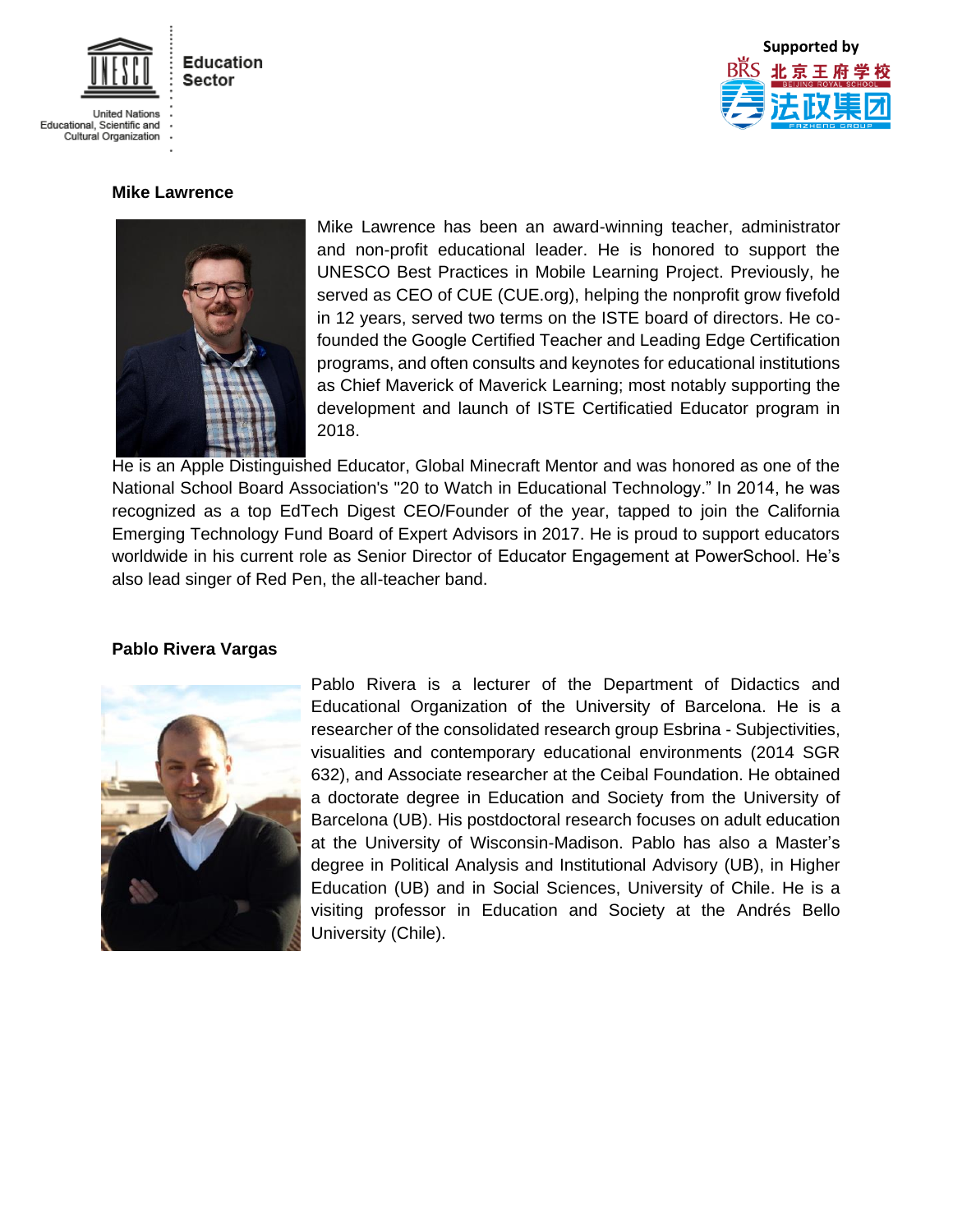



## **Shafika Isaacs**



Shafika is an international digital learning consultant, community builder and professional coach. She currently serves as technical advisor to UNESCO and as Research Associate at the University of Johannesburg's Centre for Education Practice Research in Soweto.

She has worked on quality, equitable education and skills development programs for all in many countries and built and serviced numerous grassroots community and international organizations. These include the design, implementation and evaluation of the Ukufunda Virtual School, a mobile learning initiative by the Department of Basic Education and UNICEF in

South Africa. She has published widely on ICT in education in Africa and served as Editor for The eLearning Africa Report in 2012 and 2013.

She serves on the governing boards of global and local organization, including as Chair of the Telkom Foundation and GreenMatter and as Trustee of The Lewis Foundation. In 2017 she won the Woman of Stature 2017 Woman of the Year Award.

## **Su Hong**



Hong Su is the Director of Research Center for Education Innovation and an associate researcher. She specialized in Education Administration, curriculum & teaching evaluation and comparative education. She has received a joint doctorate education in Education, Economics and Administration at Beijing Normal University (China) and Columbia University (USA). Su has been working at the China National Institute of Education Sciences since 2009. Besides, she was a visiting scholar at Australian Council for Educational Research in 2013 and a consultant at the local Experiment Zone for Comprehensive Education Reformation in 2014 and 2015. She is committed to improving teaching, learning and administration in local, national, and international education communities.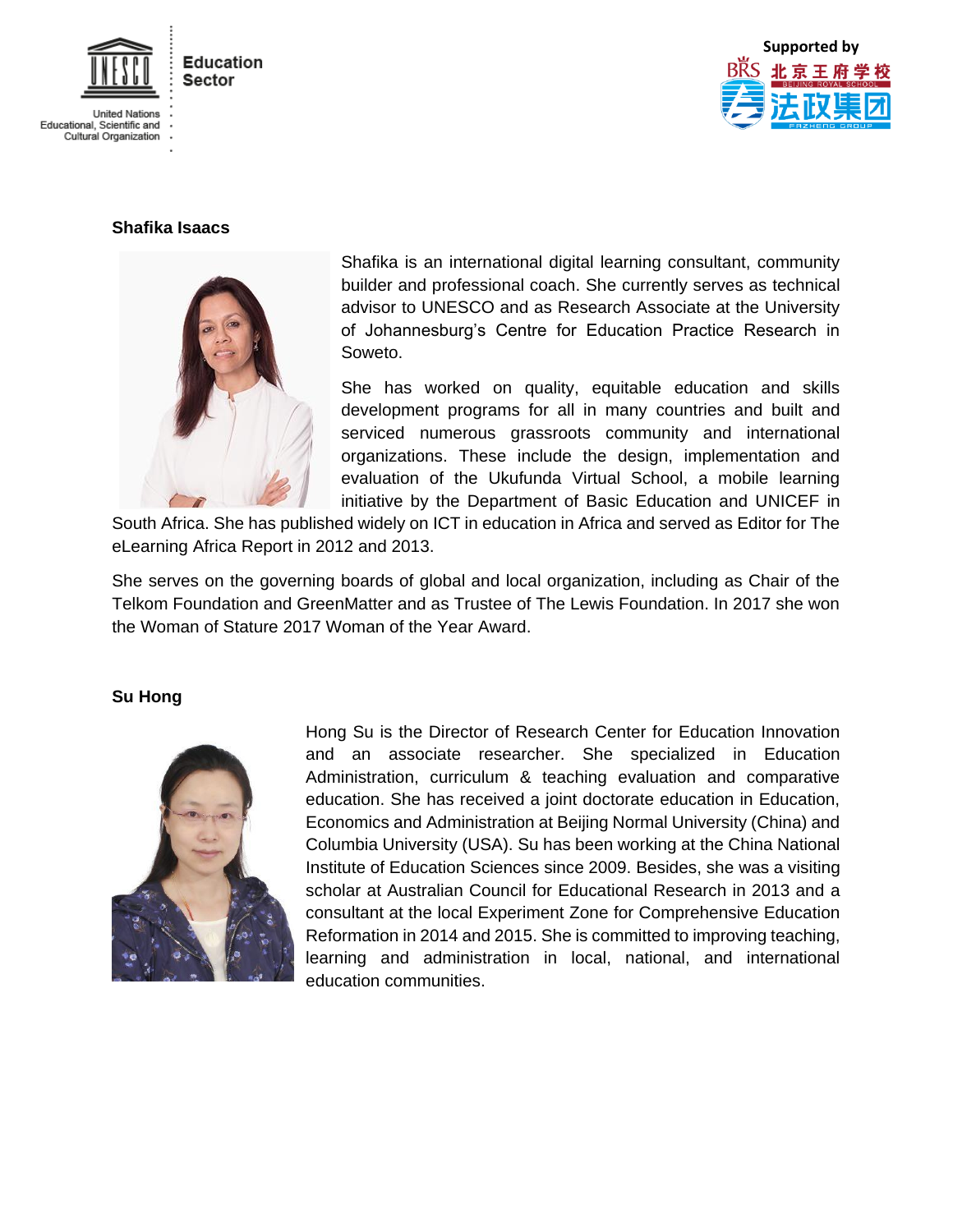

**United Nations** Educational, Scientific and<br>Cultural Organization

**Su Wang** 



Su Wang is a researcher and the Director of several institutions within the National Institute of Education Sciences in Beijing: Institute of International and Comparative Education, STEM Education Research Center and Future School Laboratory. Su holds a Master of Education from the Institute of International and Comparative Education of Northeast Normal University (China) and a Bachelor of Engineering from Southwest Jiaotong University. Su presided over many research projects and authored publications pertaining to International Comparative Education Research, STEM Educational Research for Primary

**Supported by**

and Secondary Schools and Technology Literacy Monitoring.

Since 2014, she has also initiated "China Future School Conference" and held the Fourth China Future School Conference in Tianjin, Chengdu, Shenzhen and Beijing, which spread the concept of future school education and had a profound influence in China and abroad. She also organized the first "China STEM Education Development Conference" in Chengdu in 2017 and later launched the "China STEM Education 2029 Innovation Action Plan."

## **Tarek Chehidi**



Tarek Chehidi has over eighteen years of experience in education across Africa and the Middle East. He is a recognized leader in developing and implementing information and communications technology in education strategies, strengthening capacity of ministry leaders, creating regional platforms for cooperation and policy dialogue and enabling transformative partnerships across ecosystem actors. Throughout his career, Tarek has focused on strengthening the capacities of ministries of education to achieve policy objectives and on aligning education systems' goals and programs with social and economic development goals. Before joining R4D, Tarek

worked for the Ministry of Education of Tunisia where he served as an advisor to the Minister of Education and coordinated analytical work that informed decisions pertaining to the implementation of the July 2002 Education Act and led the Ministry's general review of ICT strategies and programs and the development of the new strategy (2009-2014). In 2015, he joined GESCI and led the organization's expansion into francophone Africa and North Africa, coordinated the development of GESCI's new strategy and led its engagement with governments and international organizations.